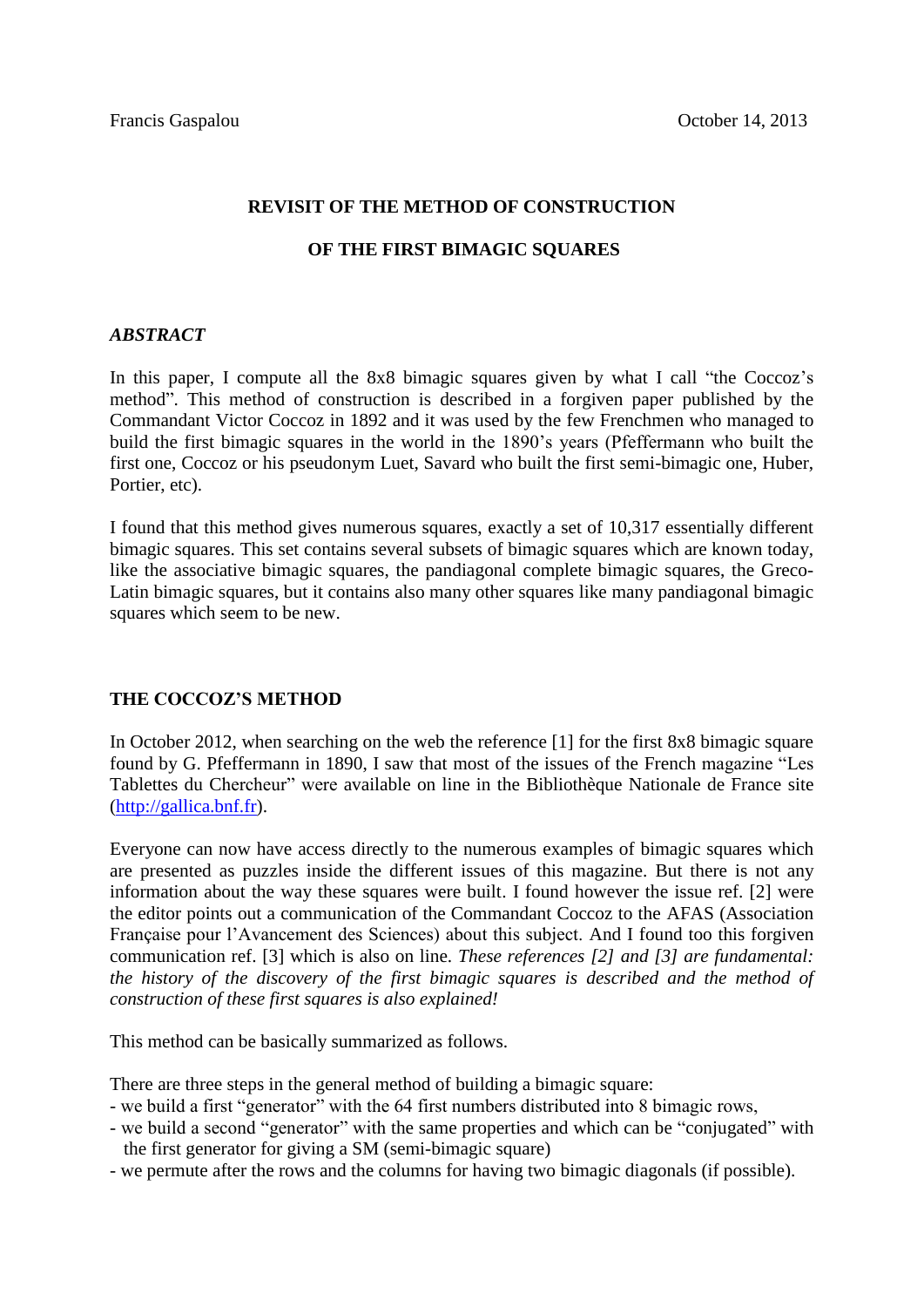Coccoz gives two special features to his SM:

- in the rows and in the columns, he uses only special bimagic series (among the total of 38,039) coming from 5 "groupements" which can be easily calculated by hand (it was important at that time when the computer was unknown)
- the square has 16 subsquares of the same type with a total sum of 130 and with two numbers of sum p and two numbers of sum 130-p, for example for  $p=57$ :

| 1.58    | 36 27 | 53 14 | 24 47 |
|---------|-------|-------|-------|
| 15 56   | 46 21 | 59 4  | 26 33 |
| 22 45   | 55 16 | 34 25 | 3 60  |
| 28 35   | 57 2  | 48 23 | 1354  |
| 40 31   | 5.62  | 2043  | 49 10 |
| 42 17   | 11 52 | 30.37 | 638   |
| 51 12   | 1841  | 764   | 38 29 |
| 61<br>6 | 32 39 | 9.50  | 44 19 |

Each line (row or column) has then a complementary line which can be derived from it.

The parameter p can take the 7 following values:  $p = 33, 49, 57, 61, 63, 64$  and 65 (Coccoz doesn't demonstrate that these values are the only ones).

#### **ENUMERATION PROGRAMS**

With a computer, I enumerated the 8x8 bimagic squares having the second feature of Coccoz, i.e. 16 subsquares with sum p and 130-p (I call them the squares of the Coccoz's type). It is not compulsory to limit the enumeration to the first feature (the 5 "groupements"): we can consider all the possible bimagic series.

I did this task which is easier if p is different from 65 because in this case, I demonstrate that we have in the SM:

 $A1 + A3 + A5 + A7 = 2p$ 

and the similar relations in the other lines (cf my site ref.[4] for the notations).

The demonstration comes from the equation for the row #2:

 $(p-A1)^{2}+(p-A3)^{2}+(p-A5)^{2}+(p-A7)^{2}+(130-p-A2)^{2}+(130-p-A4)^{2}+(130-p-A6)^{2}+(130-p-A8)^{2}$  $=(A1^2 + A3^2 + A5^2 + A7^2) + (A2^2 + A4^2 + A6^2 + A8^2)$ 

For p=65, this equation is true whatever the value of the sum  $A1+A3+A5+A7$  and then the computation time is much more long.

My programs show that p can take only the 7 indicated values (the demonstration comes from the way to distribute the 64 first numbers into 16 couples of sum p and 16 couples of sum 130-p).

I have the fundamental result: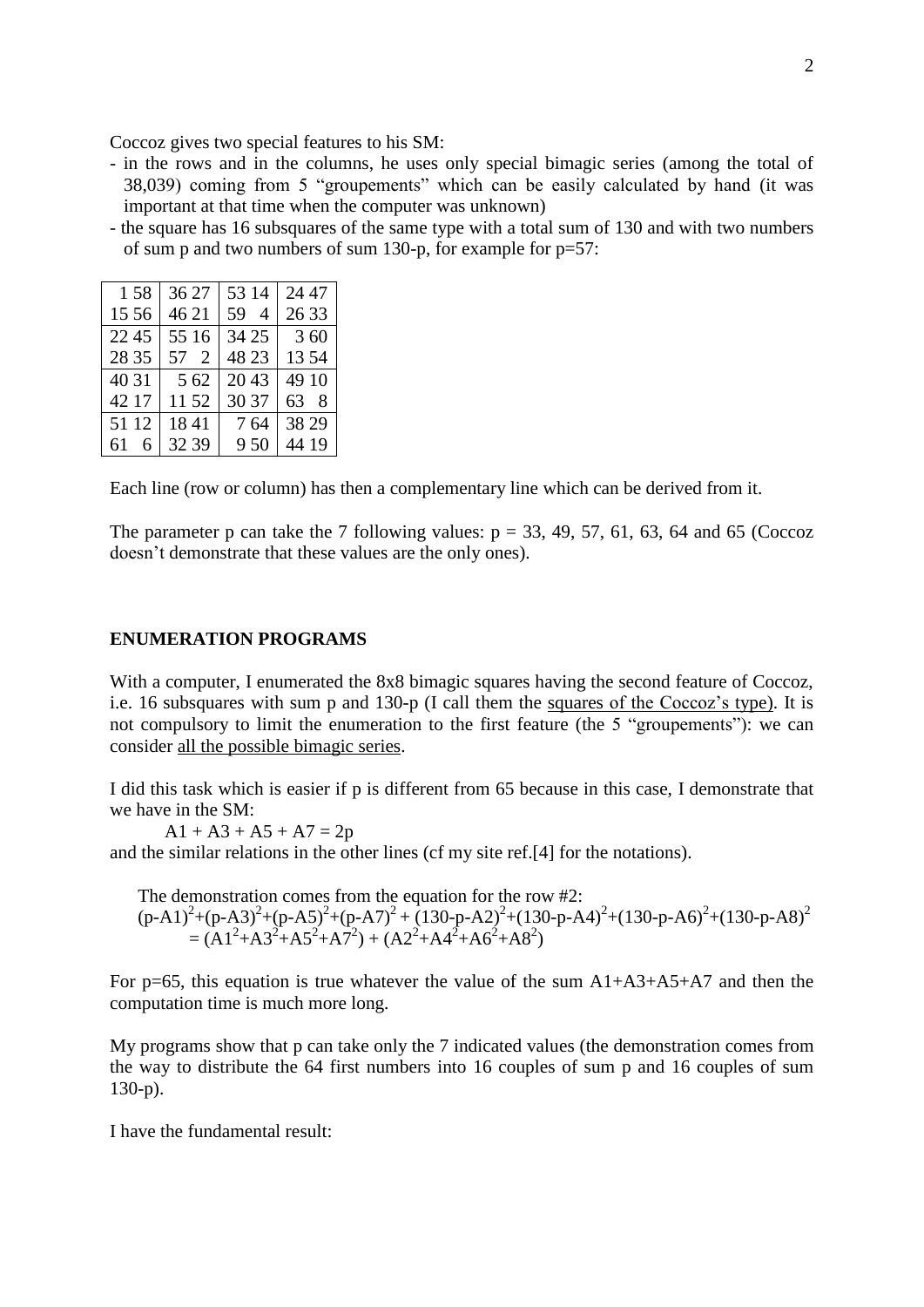there are exactly 10,317 essentially different 8x8 bimagic squares of the Coccoz's type above defined

The total number of bimagic squares generated by this method is then 10,317\*1,536 when counting all the squares or 10,317\*192 unique bimagic squares.

Here are the detailed results of my enumeration programs:

|                        | N <sub>b</sub> of | Nb of elem. | Nb of ess. diff. |       |       |       |  |  |
|------------------------|-------------------|-------------|------------------|-------|-------|-------|--|--|
| p                      | elem. SM          | SM giving   | bimagic sq.      |       |       |       |  |  |
|                        | sq.               | bimagic sq. | Total            | A     | B     | C     |  |  |
| 33                     | 598               | 266         | 2,726            | 2,188 | 136   | 402   |  |  |
| 49                     | 554               | 182         | 2,444            | 2,188 | 60    | 196   |  |  |
| 57                     | 574               | 201         | 2,531            | 2,188 | 74    | 269   |  |  |
| 61                     | 534               | 201         | 2,465            | 2,188 | 69    | 208   |  |  |
| 63                     | 570               | 227         | 2,523            | 2,188 | 60    | 275   |  |  |
| 64                     | 598               | 245         | 2,687            | 2,188 | 137   | 362   |  |  |
| 65                     | 74,222            | 3,421       | 8,605            | 2,188 | 536   | 5,881 |  |  |
| Total of sq.           |                   | 23,981      | 15,316           | 1,072 | 7,593 |       |  |  |
| Total of different sq. |                   |             | 10,317           | 2,188 | 536   | 7,593 |  |  |

A given bimagic solution (in standard position) can appear several times according to the value of p. There are:

2,188 sq. of type A which appear 7 times in 7 different files 536 sq. of type B which appear 2 times in 2 different files 7,593 sq. of type C which appear 1 time in 1 file only.

For example, the sq  $# 7$  (out of 10,317) which is a sq. of type A:

| 1  | 8  | 55 | 46 | 50 | 43 | 28             | 29             |                                                  |
|----|----|----|----|----|----|----------------|----------------|--------------------------------------------------|
| 23 | 18 | 33 | 60 | 40 | 61 | 14             | 11             |                                                  |
| 38 | 35 | 20 | 9  | 21 | 16 | 63             | 58             |                                                  |
| 30 | 27 | 44 | 49 | 45 | 56 | $\overline{7}$ | $\overline{2}$ |                                                  |
| 12 | 13 | 62 | 39 | 59 | 34 | 17             | 24             |                                                  |
| 52 | 53 | 6  | 31 | 3  | 26 | 41             | 48             |                                                  |
| 57 | 64 | 15 | 22 | 10 | 19 | 36             | 37             |                                                  |
| 47 | 42 | 25 | 4  | 32 | 5  | 54             | 51             |                                                  |
|    |    |    |    |    |    |                |                | comes from the SM ( $p=33$ ) # 315 (out of 598): |
| 1  | 50 | 8  | 55 | 28 | 43 | 29             | 46             |                                                  |
| 47 | 32 | 42 | 25 | 54 | 5  | 51             | 4              |                                                  |
| 12 | 59 | 13 | 62 | 17 | 34 | 24             | 39             |                                                  |
| 38 | 21 | 35 | 20 | 63 | 16 | 58             | 9              |                                                  |
| 23 | 40 | 18 | 33 | 14 | 61 | 11             | 60             |                                                  |
| 57 | 10 | 64 | 15 | 36 | 19 | 37             | 22             |                                                  |
| 30 | 45 | 27 | 44 | 7  | 56 | $\overline{2}$ | 49             |                                                  |
| 52 | 3  | 53 | 6  | 41 | 26 | 48             | 31             |                                                  |

but also from the SM  $(p=49)$  # 201 (out of 554):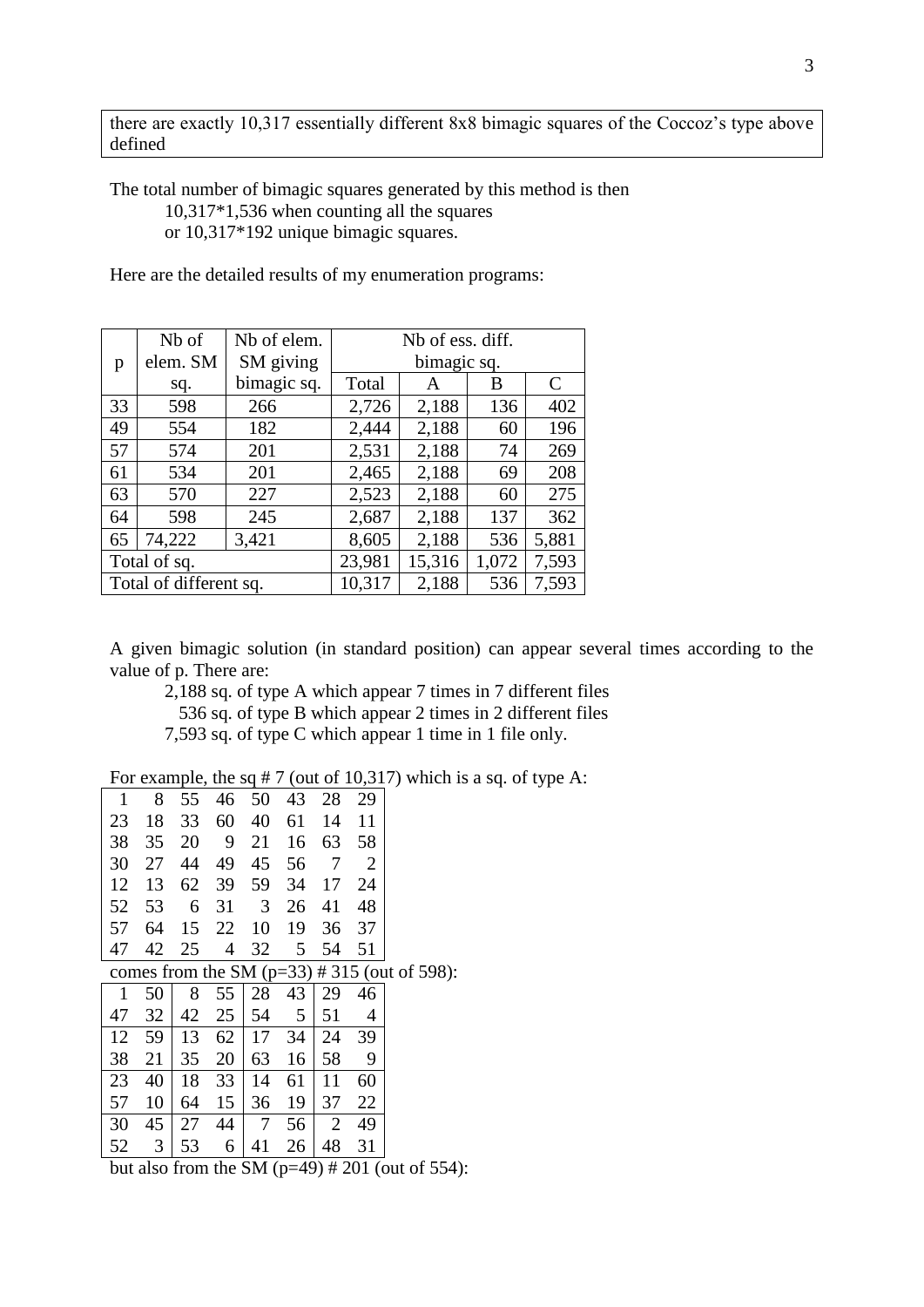|  |  |  | $\begin{array}{ c c c c c c c c } \hline 1 & 29 & 8 & 28 & 43 & 55 & 46 & 50 \\ \hline 52 & 48 & 53 & 41 & 26 & 6 & 31 & 3 \\ \hline \end{array}$ |  |
|--|--|--|---------------------------------------------------------------------------------------------------------------------------------------------------|--|
|  |  |  |                                                                                                                                                   |  |
|  |  |  | $12 \quad 24 \mid 13 \quad 17 \mid 34 \quad 62 \mid 39 \quad 59$                                                                                  |  |
|  |  |  | 57 37 64 36 19 15 22 10                                                                                                                           |  |
|  |  |  | 38 58 35 63 16 20 9 21                                                                                                                            |  |
|  |  |  | 23 11 18 14 61 33 60 40                                                                                                                           |  |
|  |  |  | 47 51 42 54 5 25 4 32                                                                                                                             |  |
|  |  |  | 30 $2 27 \t7 56 \t44 49 \t45$                                                                                                                     |  |

etc until p=65.

I have in my files all the different identifications of each bimagic square and the number of bimagic solutions for a given SM sq. I have also the list of all the elementary SM for each p.

I found that a given SM sq. can generate 0, or 1, or 2, …or a maximum of 42 bimagic solutions by the  $(8!)*(8!)$  possible permutations of rows and columns.

I put in attachment

1 the list of the 10,317

2 the list of the 2,188 appearing 7 times

3 the list of the 536 appearing 2 times.

The set of 2,188 comes from 120 SM and from the "5 groupements" (in his paper, Coccoz gives - more or less clearly - this number of 120).

Note: I have said that the computation time is very long for  $p=65$  (several months in fact). But if p is different from 65 and if we consider the squares  $p=65*$  with the different relations A1+A3+A5+A7=130, the computation time is shorter. We find a subset of 5,485 squares which can be more rapidly computed (several days). Here are the results for this subset of 5,485 squares:

|                        | N <sub>b</sub> of | Nb of elem. | Nb of ess. diff. |       |       |       |  |  |
|------------------------|-------------------|-------------|------------------|-------|-------|-------|--|--|
| p                      | elem. SM          | SM giving   | Bimagic sq.      |       |       |       |  |  |
|                        | sq.               | bimagic sq. | Total            | A     | В     | C     |  |  |
| 33                     | 598               | 266         | 2,726            | 2,188 | 0     | 538   |  |  |
| 49                     | 554               | 182         | 2,444            | 2,188 | 0     | 256   |  |  |
| 57                     | 574               | 201         | 2,531            | 2,188 | 0     | 343   |  |  |
| 61                     | 534               | 201         | 2,465            | 2,188 | 0     | 277   |  |  |
| 63                     | 570               | 227         | 2,523            | 2,188 | 0     | 335   |  |  |
| 64                     | 598               | 245         | 2,687            | 2,188 | 0     | 499   |  |  |
| $65*$                  | 866               | 356         | 3,237            | 2,188 | 0     | 1,049 |  |  |
| Total of sq.           |                   | 18,613      | 15,316           | 0     | 3,297 |       |  |  |
| Total of different sq. |                   | 5,485       | 2,188            | 0     | 3,297 |       |  |  |

Cf attachment 4 for the list of the 5,485 sq.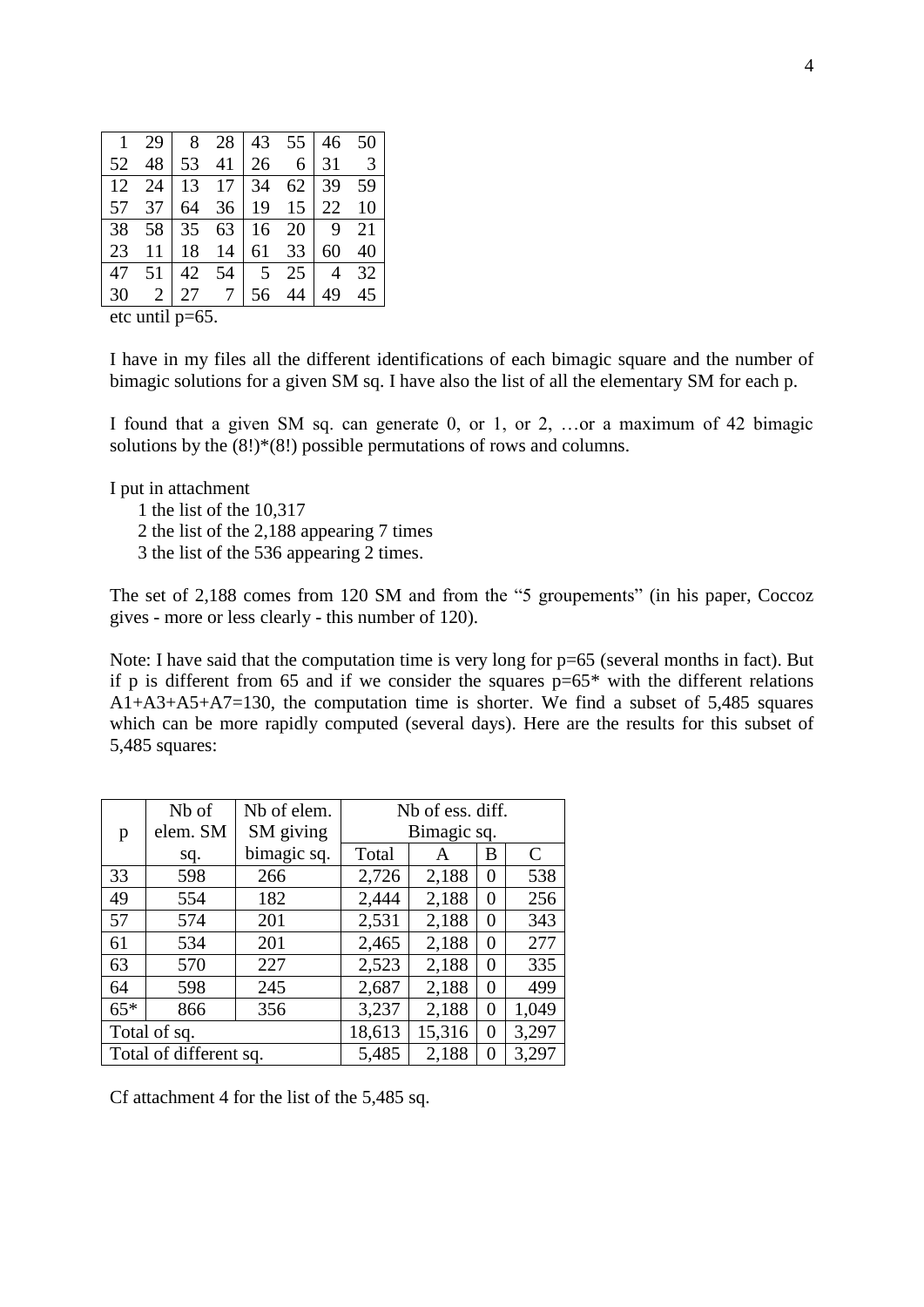### **VERIFICATIONS**

I made a lot of verifications for my result of 10,317 squares.

 I verified that the squares printed in the articles of Coccoz are in my list (I had to put before each square in standard position). Idem for several squares printed in "Les Tablettes du Chercheur".

For example, the first bimagic square ref. [1] found by Pfeffermann is the # 2361 of my list. The Tarry's square (ref.[5] and [6]) is the square # 8991 of my list.

• I filtered the 10,317 sq. by programs searching sets which are manifestly of Coccoz's type:

- the ess. diff. associative bimagic squares. I found 841 ess. diff. squares. Cf attach. 5. This number of 841 is the same as the one found by Walter Trump in March 2011 (and the total number of unique squares is 841\*192=161,472)

- the ess. diff. bimagic sq. which are pandiagonal complete or isomorphic to these pandiag. complete by application of G1,536 (group of the geometric transformations working on all the 8x8 magic squares). When taking into account the conditions of reduction on the  $1<sup>st</sup>$  diagonal, i.e. A1=min (A1,B2,C3,D4,E5,F6,G7,H8), B2<C3<D4<E5, C3<F6, B2<G7, I found:

843 squares of type pandiag. complete (A1+E5=65 in an abbreviated notation)

538 squares of type pandiag. complete\* $(12436578)_{all}$  (A1+F6=65 in an abbreviated notation) 455 squares of type pandiag. complete\* $(14327658)_{all}$  (A1+G7=65 in an abbreviated notation) Total: 1,836 ess. diff. squares among 10,317. Cf attach. 6, 7, 8. We can then state that, for the set of the bimagic pandiag. complete sq., there are also 1,836 ess.diff. sq.

The number of 1,836 is the same as the one found by Walter Trump in March 2011 (In fact, Walter found the total number of 29,376 unique squares, and I found the number of ess. diff. squares from the total file he kindly sent to me). When applying the group G1,536 we find 12 isomorphic sets of 29,376 sq.

With two different enumerations made by two different persons, the numbers for the associative and for the pandiagonal complete bimagic squares can be definitively considered as established.

 I verified also that the 1,344 ess. diff. Greco-Latin bimagic squares I enumerated in February 2012 (cf ref.[6]) are inside the 10,317 squares. Cf attach. 9 for the ordered list. The 1,344 squares are also inside the above mentioned 2,188 squares! We have:

 $1,344$  sq.  $\rightarrow$  2,188 sq.  $\rightarrow$  5,485 sq.  $\rightarrow$  10,317 sq.

The above mentioned Tarry's square is one of the 1,344 sq.

All these verifications are good hints for considering sure the number of 10,317. A second enumeration by a different person should naturally be welcome for considering this number as totally established.

#### **OTHER INVESTIGATIONS**

I drove several other investigations into the set of 10,317 squares.

 $\bullet$  I enumerated the pandiagonal sq. among the 10,317: there are 860 solutions (cf attach. 10):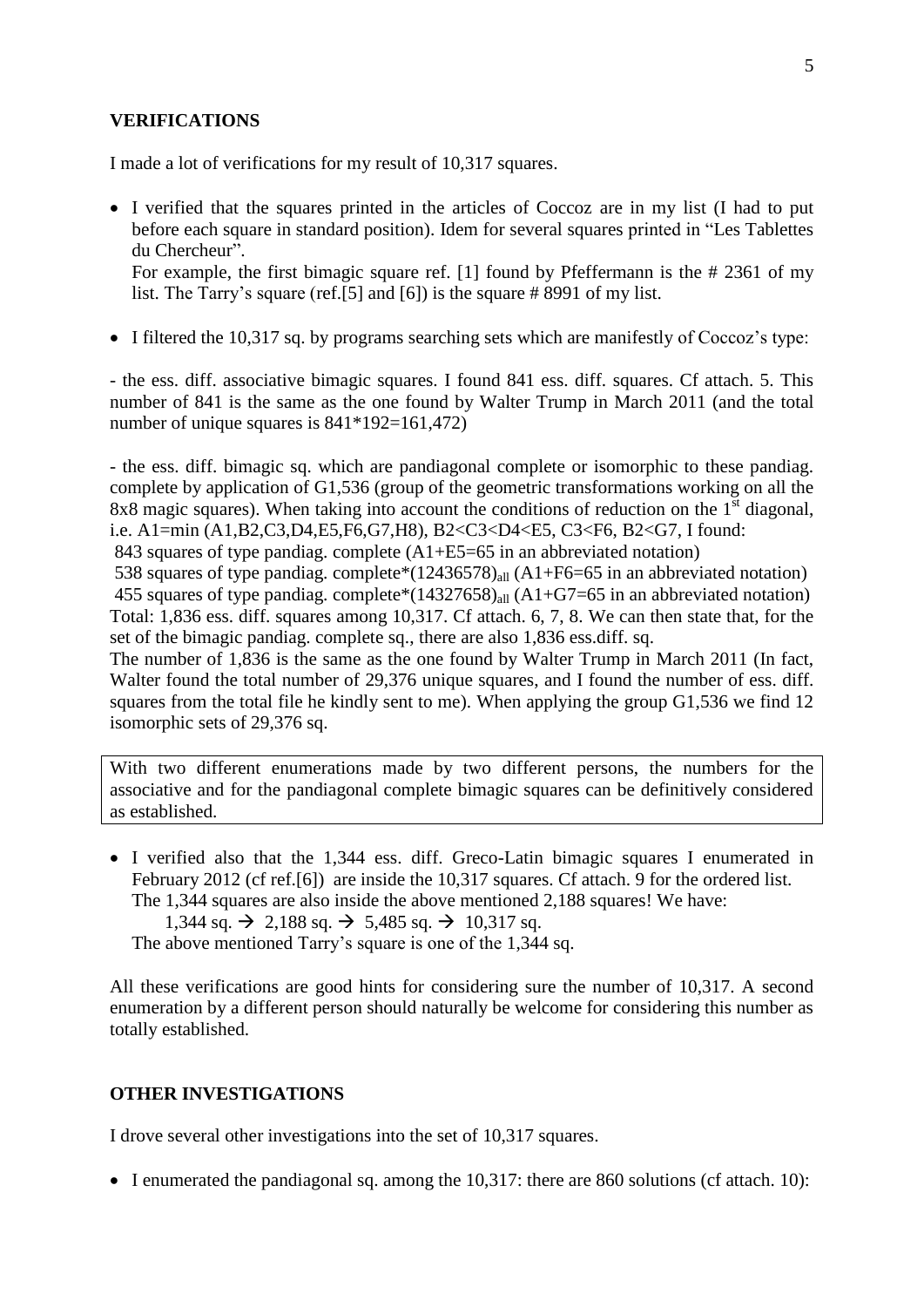843 complete as indicated above (cf attach. 6) 17 not complete (cf attach. 11)

With these 17 not complete squares, it seems we find new types of 8x8 pandiagonal squares, for example the type  $A1 + B8 = 65$  for the 9<sup>th</sup>:

| $\overline{3}$ |                 |    |       |          |                |          | 26 49 24 63 38 13 44 |
|----------------|-----------------|----|-------|----------|----------------|----------|----------------------|
| 21             | 16              | 39 |       |          | 2 41 52 27 62  |          |                      |
| 34 59          |                 | 29 |       |          | 60 30 7        | 33 8     |                      |
| l 57           | 36              |    |       | 6 35 5   |                | 32 58 31 |                      |
| $\vert$ 14     | 23              |    |       |          | 64 25 50 43 4  |          | 37                   |
| <b>28</b>      | $\vert 1 \vert$ |    |       | 42 15 40 |                | 61 22 51 |                      |
| l 47           | 54              |    | 20 53 | 19       | 10             | 48       | - 9                  |
| 56             | 45              |    |       |          | 11 46 12 17 55 |          | 18                   |

(I have also enumerated all the 8x8 pandiagonal bimagic squares of the type  $A1+D6=65$ like the  $12<sup>th</sup>$ )

The enumeration of the pandiagonal squares among the 10,317\*192 unique sq. is more tricky. I began this task and I found many other types than the classical complete type A1+E5=65, at least 29 types for the moment  $(A1+A2=65, A1+A6=65, A1+A8=65, etc)$ .

• I enumerated the 600 bimagic series (out of 38,039) made with the "5 groupements". Most of these series are Latin (low or high), but not all of them. It should be possible to enumerate the squares generated by these 600 bimagic series, but the interest should be chiefly historical.

Idem for the special bimagic series used by Coccoz for the search of the 2 diagonals, i.e. the series with 2 complementary pairs (cf ref.[7]).

• Many other investigations are possible:

We can study the distribution of the 10,317 according to the type of each square (with the isomorphisms between the different resulting subsets).

We can also study the sets of squares having the same number of induced squares by permutation, for example the squares having 42 induced squares.

Etc.

There are truly many investigations still to do!

# **CONCLUSION**

The enumeration of the Coccoz's squares is very fruitful: it gives a large set of squares and it is not surprising after the event that this set was used by the Frenchmen who built the first bimagic squares. We can cheer these men who built these squares without any computer!

This enumeration allowed the validation of the previous enumerations of the associative and of the pandiagonal complete bimagic squares of order 8. It allowed also the discovery of 8x8 pandiagonal squares which seem to be new.

But the Coccoz's squares are only a very little part of all the 8x8 bimagic squares, other methods of construction do exist. After his first article ref.[3], Coccoz himself published later (ref.[7]) improvements of his method by transformation, he published also the method of Rilly (ref [9], [10], [11]). I will treat this subject in a future note.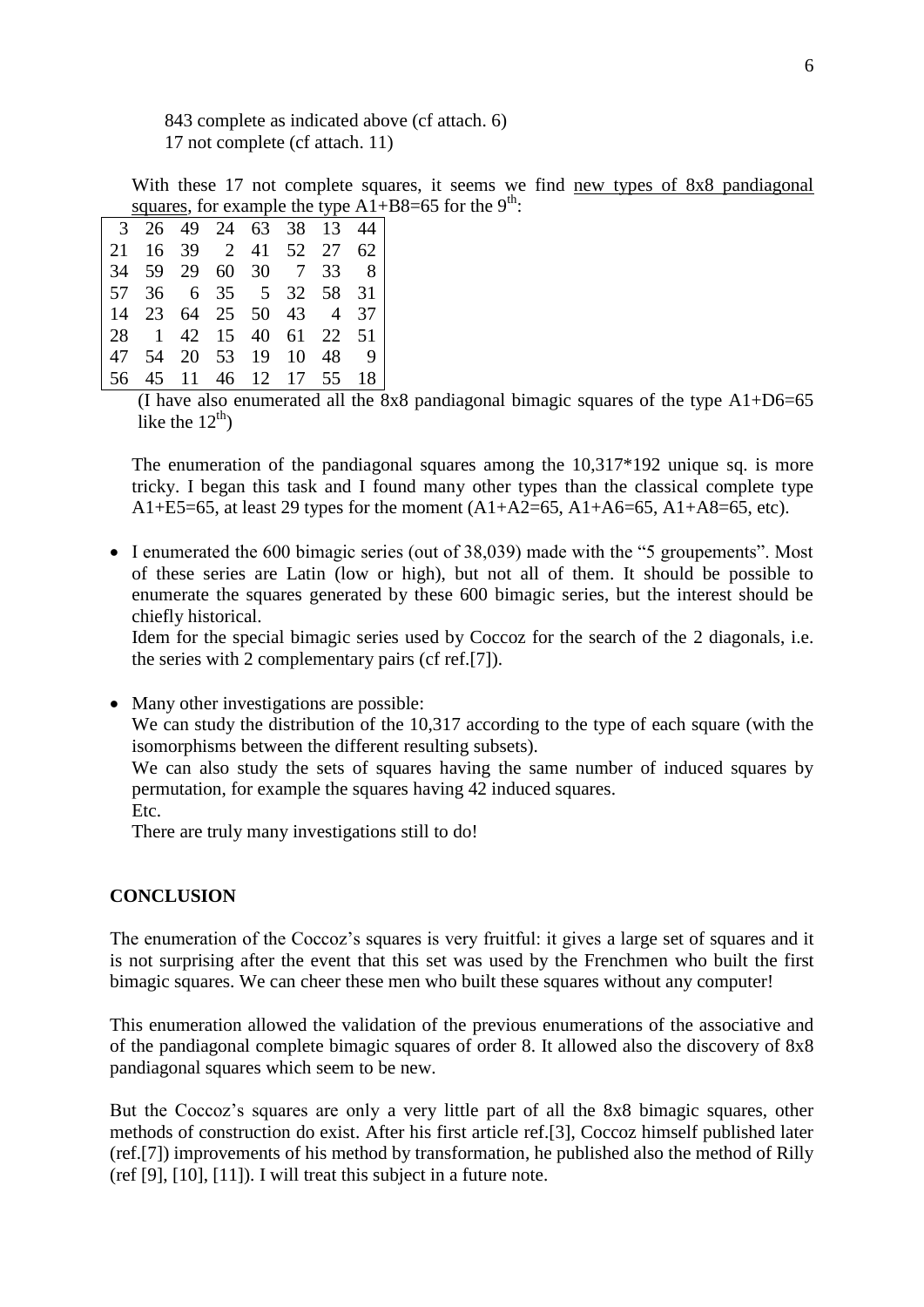### *REFERENCES*

- [1] Tablettes du Chercheur, 15 Janvier 1891 et 1<sup>er</sup> Fevrier 1891
- [2] Sur les carrés à deux degrés, Tablettes du Chercheur, 1893, p.182-183
- [3] Des carrés de 8 et de 9 magiques aux deux premiers degrés. Des carrés de mêmes bases en nombres triangulaires, par M. Coccoz, Compte-rendu de la 21<sup>ème</sup> session de l'AFAS, Congrès de Pau 1892, séance du 17 septembre 1892. Compte-rendu, seconde partie, p.136-148
- [4] Site<http://www.gaspalou.fr/magic-squares/>
- [5] Carrés panmagiques de base 3n, par M. G. Tarry, Compte-rendu de la  $32<sup>eme</sup>$  session de l'AFAS, Congrès d'Angers 1903, séance du 6 août 1903. Compte-rendu, seconde partie, p.130-142 (see particularly the p.141)
- [6] Francis Gaspalou, how many squares are there, Mr. Tarry? February 10, 2012 http:/[/www.multimagie.com/GaspalouTarry.pdf](http://www.multimagie.com/GaspalouTarry.pdf)
- [7] Des variations qu'on peut apporter aux carrés de huit magiques aux deux premiers degrés, par M. Coccoz, Compte-rendu de la 22<sup>ème</sup> session de l'AFAS, Congrès de Besançon 1893, séance du 4 août 1893. Compte-rendu, seconde partie, p.171-183
- [8] Construction des carrés magiques avec des nombres non consécutifs, etc…, par M. Coccoz, Compte-rendu de la 23<sup>ème</sup> session de l'AFAS, Congrès de Caen 1894, séance du 10 août 1894. Compte-rendu, seconde partie, p.163-183
- [9] Quelques exemples de carrés de huit magiques aux deux premiers degrés dont les lignes et surtout les diagonales sont de composition qui, n'étant point connues, n'ont pas été mentionnées en 1892 et 1893 aux congrès de Pau et Besançon, par M. V. Coccoz, Compte-rendu de la 31ème session de l'AFAS, Congrès de Montauban 1902, séance du 9 août 1902. Compte-rendu, seconde partie, p.137-157
- [10] Carrés magiques, par M. le Commandant Coccoz, Compte-rendu de la  $32<sup>eme</sup>$  session de l'AFAS, Congrès d'Angers 1903, séance du 6 août 1903. Compte-rendu, seconde partie, p.142-157
- [11] Transformations dont sont susceptibles certains carrés bimagiques, par M. Achille Rilly, Compte-rendu de la 36ème session de l'AFAS, Congrès de Reims 1907, séance du 3 août 1907. Compte-rendu, seconde partie, p.42-48

All these documents are on line.